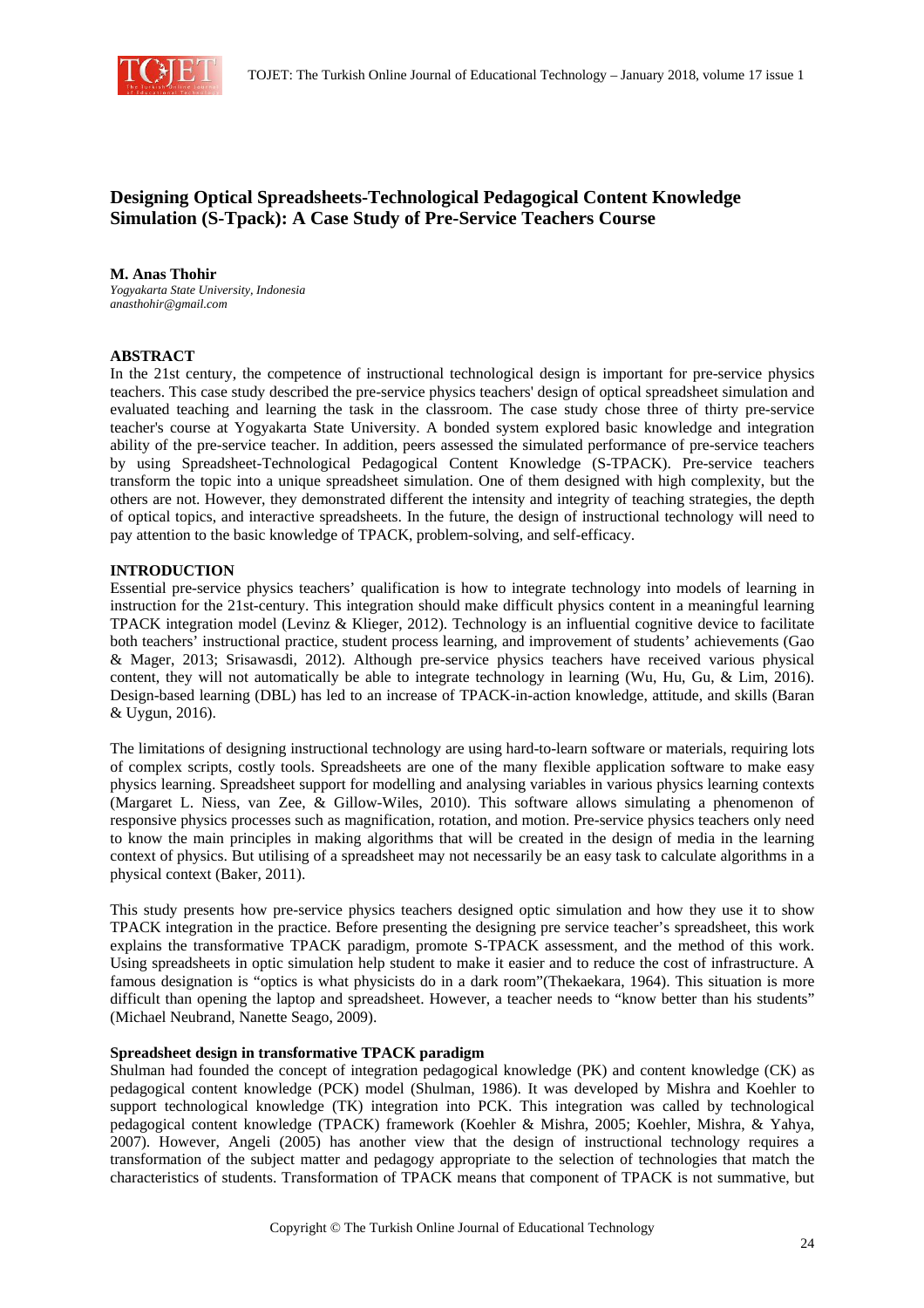

they are the new synthesis (Graham, 2011). However, pre-service teachers need to adapt to the characteristics of students. But in the simulation, they are playing a role like in a classroom environment. Characteristics of student performance are determined based on an approximate optical topic designed to be optically spreadsheet tsimulation. Figure 1. shows how they transform optical material into a spreadsheet simulating.



Figure 1 Transforming optical material into spreadsheet simulating

Design-based learning helps pre-service teachers connect theory and practice (Baran & Uygun, 2016) and is also a challenge that reflects the real world (Koehler & Mishra, 2005). While pre-service teachers transform optical topics into spreadsheets, they have analysed possible theories to be designed and then applied. The main key to design is the coherence between material, artefact and activity (Koehler & Mishra, 2005). Artefacts show a number of processes that have been done that, hold many stories of activities.

Pre-service teachers are necessary to have a basic knowledge of the components of technology, content, and pedagogy (Koehler & Mishra, 2005) in DLB-TPACK. However, when they design artefacts simulation, they need to define and solve problems (Baran & Uygun, 2016), creative process design (Voogt, Fisser, Tondeur, & Braak, 2016), and self-efficacy (Gao & Mager, 2013; López-Vargas, Duarte-Suárez, & Ibáñez-Ibáñez, 2017; Tondeur, Scherer, Siddiq, & Baran, 2017; Yerdelen-Damar, Boz, & Aydın-Günbatar, 2017a). That ability will be very helpful when combining the basic components of TPACK.

# **Spreadsheet Technological Pedagogical Content Knowledge (S-TPACK) Assessment**

TPACK assessment follows TPACK framework component; PK, CK, TK, PCK, TCK (technological content knowledge), TPK (technological pedagogical knowledge), and TPACK component (Baran & Uygun, 2016; Mouza, Karchmer-Klein, Nandakumar, Ozden, & Hu, 2014; Schmidt & Baran, 2009; Ward, 2013). Koehler et al (2014) reviewed that performance assessment directly evaluates participants' TPACK in authentic teaching tasks. Stoilescu (2015) used diagrams to illustrate key aspects of technology integration into classroom teaching and learning. He uses the estimates indicate the size of knowledge of each component of the diagram TPACK (Stoilescu, 2015). This study uses spreadsheets (S-TPACK) to give the teacher's estimation of expertise in classroom technology integration.

S-TPACK is a tool to assess TPACK component of a pre-service teacher that peer assessment based. The peer assessment of simulation is useful for teachers applying TPACK integration. There are two peer ratings that can increase TPACK. First, the open opinion of the peers helps complement qualitative data (Jang & Chang, 2016) as reflecting pre-service teaching and learning. Second, peer rating of peers is to know TPACK component integration. S-TPACK shows how the pre-service teacher has fulfilled the integration of each TPACK component during teaching in classroom learning. S-TPACK is Microsoft® Office Excel software 2016 used to design educational technology, media and to know the S-TPACK intensity and integration. Figure 2 shows how to evaluate TPACK teacher with spreadsheet teacher. The control of TPACK intensity is used to determine the radius of the knowledge both PK, CK, and TK. The integration control TPACK is used to determine the size of PCK, TPK, TCK, and TPACK integration.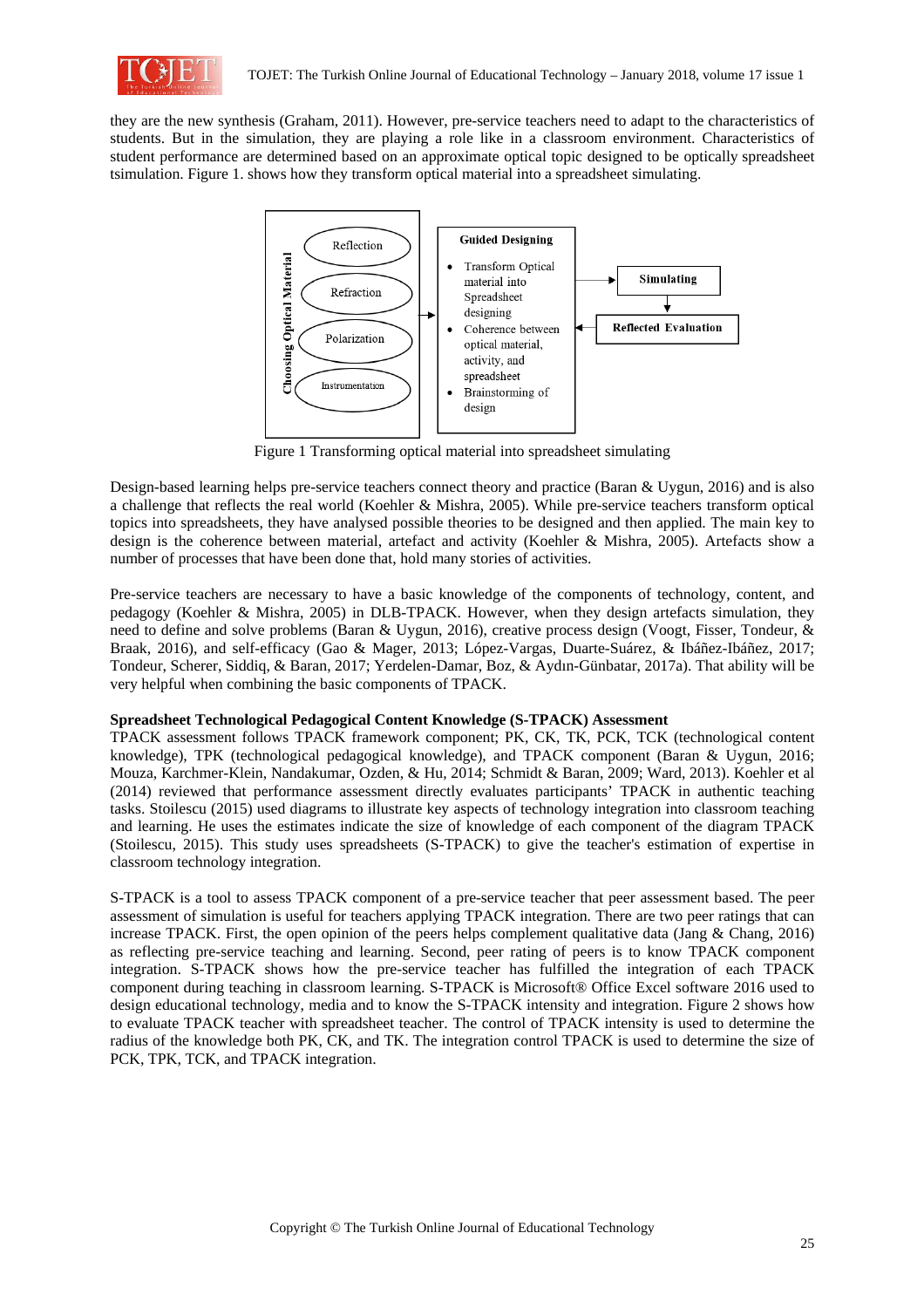



Figure 2 S-TPACK intensity and integration, the control of TPACK intensity and integration

# **Optics Knowledge**

The subtopics in optics are the behaviour of light, reflection, refraction, lenses, and optical instruments (Thekaekara, 1964). Light present to a mirror will be reflected and to a lens will be refracted. The images of reflection and refraction have certain patterns when the surface is continuous. This is what will format the optical geometry. Birefringence anisotropy is one of the important topics to be studied because, in addition to looking for a refractive index, it is also used in some technologies such as harmonic crystal generation, phase wave conjugate, image processing, computer optics, and optical data storage (Matlin & McGee, 1997).

Previous research has shown that most teachers use or create demonstration tools to simulate optical topics. Creative ways are used in optical learning such as cone demonstrations in water (Etkina, Planinši, Vollmer, Etkina, & Vollmer, 2013), diffraction spectrometer (Polak et al., 2014), control system for optics setup (Frank L.H. Wolfs, 2015), spectrometer and computation (Matlin & McGee, 1997), online learning (Hoeling, 2012), and computer-based tutorial on the photoelectric effect (Steinberg, Oberem, & McDermott, 1996). In this study, spreadsheets were used to be a simulated medium in learning, but they designed what they had understood in previous meetings about TPACK.

The pre-service teacher needs special skill to simulate the topics because the optical material is not the right material to memories. However pre-service teachers will teach these topics to students. Learning strategies like Real Time Physics (RTP), Interactive Lecture Demonstrations (ILDs), and Active Learning in Optics and Photonics (ALOP) are quite effective in optical learning (Sokoloff, 2016). Most teachers use or make demonstration tools to simulate optics such as demonstration of conical beams in water (Etkina et al., 2013), make diffraction spectrometer (Polak et al., 2014), some ware using a spectrometer then calculated by computing (Matlin & McGee, 1997), using online demonstration (Hoeling, 2012), and computer-based tutorials on the photoelectric effect (Steinberg et al., 1996), Even a rather complex make the control tool direction, control system for optics setup (Frank L.H. Wolfs, 2015). In this study, the pre-service teacher focuses on the task of designing the optical simulation and simulating it. The study aimed to describe (a) how the pre-service teacher designs the simulation by transforming the optical topic into S-TPACK and (b) to evaluate pre-service teachers S-TPACK simulation.

# **THE STUDY**

The bounded system in this "case study" processes task designing and perform optic simulating in a classroom setting. The case study reveals the complexity of TPACK development (Baran & Uygun, 2016). Multiform data, simulation design results and assessment results from peers, was collected for the development of in-depth understanding (Creswell, 2012). In detail, TPACK framework can be conducted by exploring the experienced pre-service integrating (Stoilescu, 2015) spreadsheet.

# **Participants**

In this case, participants were three pre-service teachers (two male and one female). Their names (pseudonyms) are Amin, Chika, and Budi. They came from three different islands of Indonesia. They were chosen from 30 students of the physics teacher department at Yogyakarta State University. They have been attending optics course for 14 weeks in 6th semester of the academic year 2016. They aged 23 to 26 years old. All of them have followed basic computer program like Word, PowerPoint, and Excel.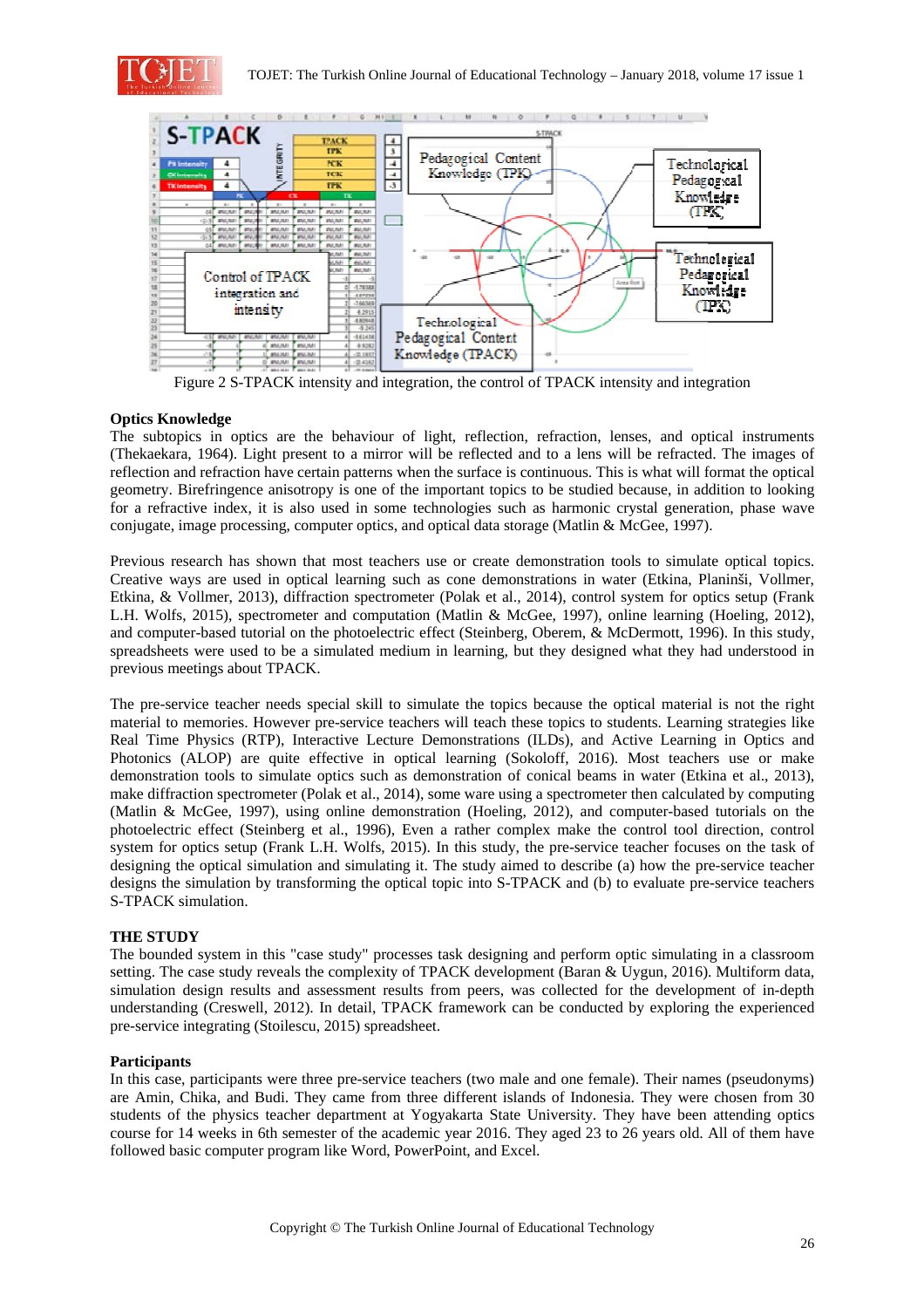

## **Course Program**

The first-course program, the instructor introduced participants about the optical topics and the instructor assigned project task from four topics. They draw one of four topics in small paper rolls. The schedule of discussion deal is 6 weeks for the designing of spreadsheet simulation under the guidance of the instructor, 4 weeks to simulate what they have done, 3 weeks to do the simulation improvement and 2 weeks to revise. The second, dividing the task, participants are encouraged to discuss the potential effects of TPACK component critically. In the discussion, also critically discussed five important competencies of transformative; (1) topic identification, (2) powerful pedagogy identification, (3) tactic teaching identification, (4) tools selecting, and (5) computer activity infusion to classroom activity (Angeli & Valanides, 2013). They can consult in the autonomy task and the instructor guided the process of design. The last of courses, pre-service teacher simulate what they have designed. They shared the results of simulation design spreads before. Each pre-service teacher presents the design result. The assignment of other pre-service teachers is as a student and observer to give inserts to the presenter after the simulation. While the instructor becomes a mediator and evaluator at the end of learning.

## **Data collection**

Two participant activities were conducted to explore the case in this study. First, design activities reveal their efforts in passing the transformation steps. The product from the design illustrates how spreadsheet represents the selected optical topic and teaching strategy. Second, the simulation activity describes the coherence between optical material, activity, and spreadsheets simulation. The pre-service teacher that plays a role as a student provided an assessment using S-TPACK intensity and integration. The assessment items are five points Likert Scale, namely, (1) strongly disagree, (2) disagree, (3) neither agree nor disagree, (4) agree and (5) strongly agree. S-TPACK contains instrument Schmidt & Baran (2009) to form the integration and intensity of three circles PK, CK, and TK which by substituting "I" to "My teacher". However, this data has been confirmed through unstructured interviews.

#### **Data analysis**

In design activities, pre-service teachers transform the topic into a simulation spreadsheet based on TPACK competency. Pre-service teacher activities were extracted through interviews to know each step of transformation, the source of ideas, and products. The artefacts of design explanation have revealed TPACK integration before they simulate it. At the time of the simulation, peer and instructor's suggestions were analysed to uncover spreadsheet simulation improvements.

#### **FINDINGS**

## **Case I: Amin's spreadsheet simulation design and Spreadsheet simulation activity**

Amin is a 26-year-old male. He was born in the metropolitan city of Surabaya, where the use of technology has been common in schools. Moreover, he used to take a computer graphics course. He often presents tasks with technologies such as slides and animations. Nevertheless, he felt the need to gain experience in designing technology to teach physics.



Figure 3 Amin's birefringence anisotropic spreadsheet simulation design

Amin got a refraction topic in a lottery roll. The topic was then selected based on abstraction and students' learning difficulties. His identification was based on reference books, websites, and YouTube videos. The challenge was how to transform the abstract topic into technology. Figure 3 shows Amin's birefringence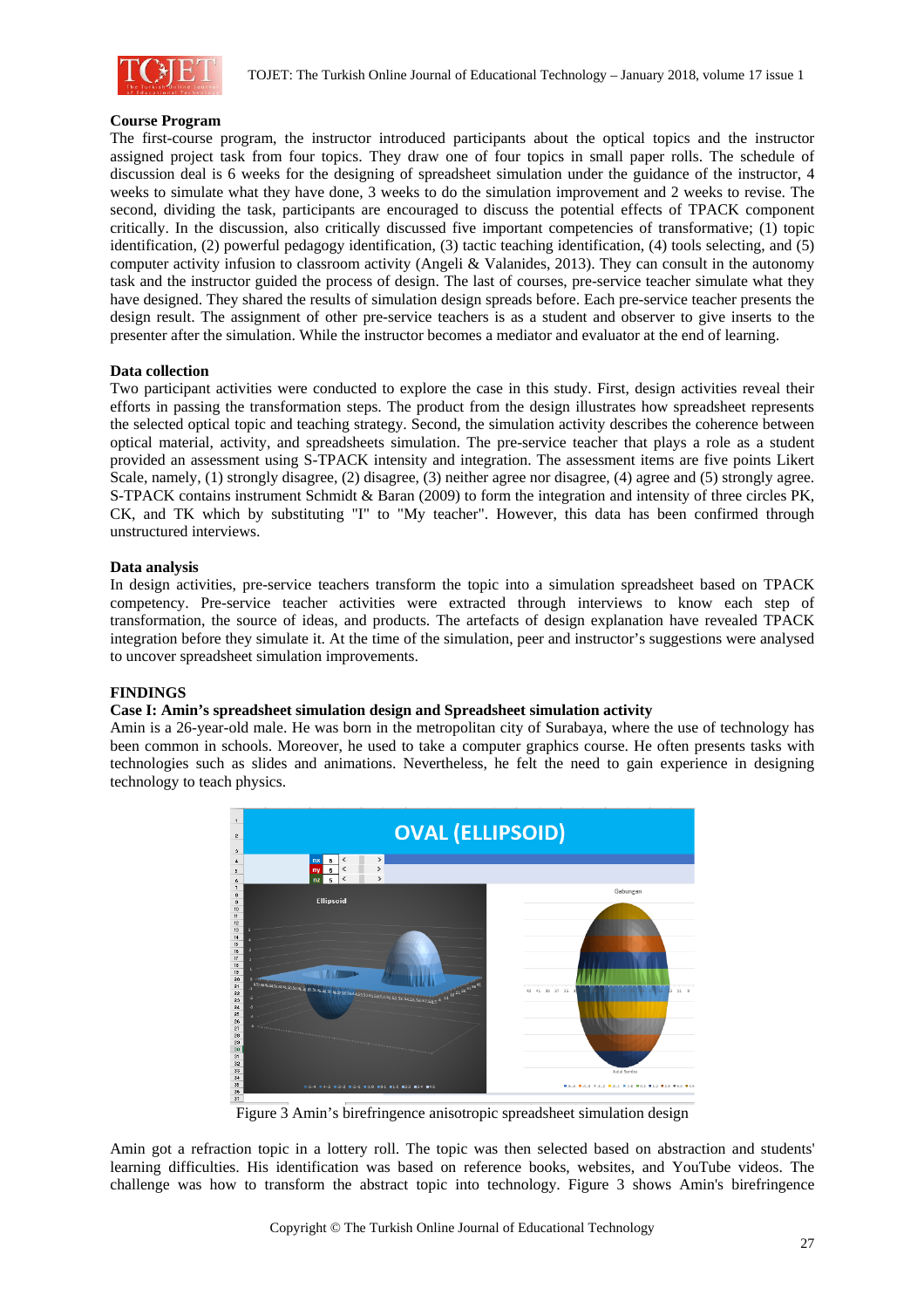

anisotropic spreadsheet simulation design. Amin commented on the birefringence anisotropic spreadsheet simulation design as follows.

"At first, I was confused about choosing a topic because some topics are too simple and some others are very difficult. But if I choose a simple topic, the use of technology will only complicate the preparation of teaching. Therefore, I chose a topic with a high difficulty level, that is the birefringence phenomenon. This most important topic is to visualise the geometry of the refractive index formed from the ordinary and extraordinary. I am trying to design a spreadsheet that can imagine ordinary and extraordinary refractive in the form of an ellipsoid".

For powerful pedagogy identification competence, Amin chose a direct interaction model. At first, he would show the problem of ordinary and extraordinary refraction on a crystal, then he went into the material with the help of a spreadsheet as a help explain it. Furthermore, in the teaching identification tactics, he selected to display some birefringence phenomenon. The tool used was a laptop and LCD projector to display birefringence phenomenon. Nevertheless, the choice of direct interaction model would make the student activity decreases. The use of birefringence anisotropic spreadsheet simulation serve as a visual medium, but low student activity.

Amin chose using the demonstration material. He seemed to dominate the class in half an hour's time. The material presented more reveals the role of electromagnetic waves forming ordinary and extraordinary waves. The ellipse equation was also derived from Maxwell's equation by using slides. Pre-service teacher students were given the chance to try the birefringence anisotropic, Amin's simulation design at minute 36 minutes. At the end, he provided the subject of the spreadsheet file to the pre-service teacher in computer activity. The pre-service teacher-student is given an opportunity to comment. Budi commented on the look of the Amin as follow.

"I am more interested in oval-shaped charts that are formed from the spreadsheet. The oval can be enlarged and rotated. Also, the real data from the birefringence anisotropic equation can form an ellipse, but this is a math content. For simulation activities less accommodating students, I suggest better students are given the opportunity to look for anisotropic birefringence form. Students will autonomously determine the shape of the graph when it is biaxial and uniaxial".

Pre-service teachers need to pay attention to technology for meaningful learning. Difficult and abstract topics meet for transformative into technology, but meaningful learning perfects the importance of pedagogical learning (C. S. Chai, Tan, Deng, & Koh, 2016). However, Amin did not display a simulation spreadsheet in a contextual form. He drew more attention to spreadsheet simulation of anisotropic birefringence than a classroom activity.

S-TPACK intensity indicates that Amin has TK strong agree, CK agree, and PK disagree. The great value of TK gets from a complicated and interesting simulation. He has a high enough design flair with an attractive garnish. He also cuts the ellipsoid into two parts, top and bottom. In addition, the ellipsoid can be shaped like a pumpkin. While the small PK is more affected by the identification of pedagogy that is not strong. Figure 4 shows S-TPACK intensity and integrity of Amin's TPACK. The intensity of S-TPACK indicates that Amin has a wellexecuted TK and CK agreement, but the PK does not agree. For S-TPACK integrated, Amin's birefringence anisotropic simulation activity shows great integrity in TCK, while PCK and TPK obtain small results. Small PK and poor integrity make PCK, and TPK gets a little result. Inadequate pedagogy identification, making PCK and TPK components too small. As for TPACK integrity obtained a not so great value, the contribution is still in kindergarten and PK intensity and integrity.



Figure 4 Amin's S-TPACK intensity and Integrity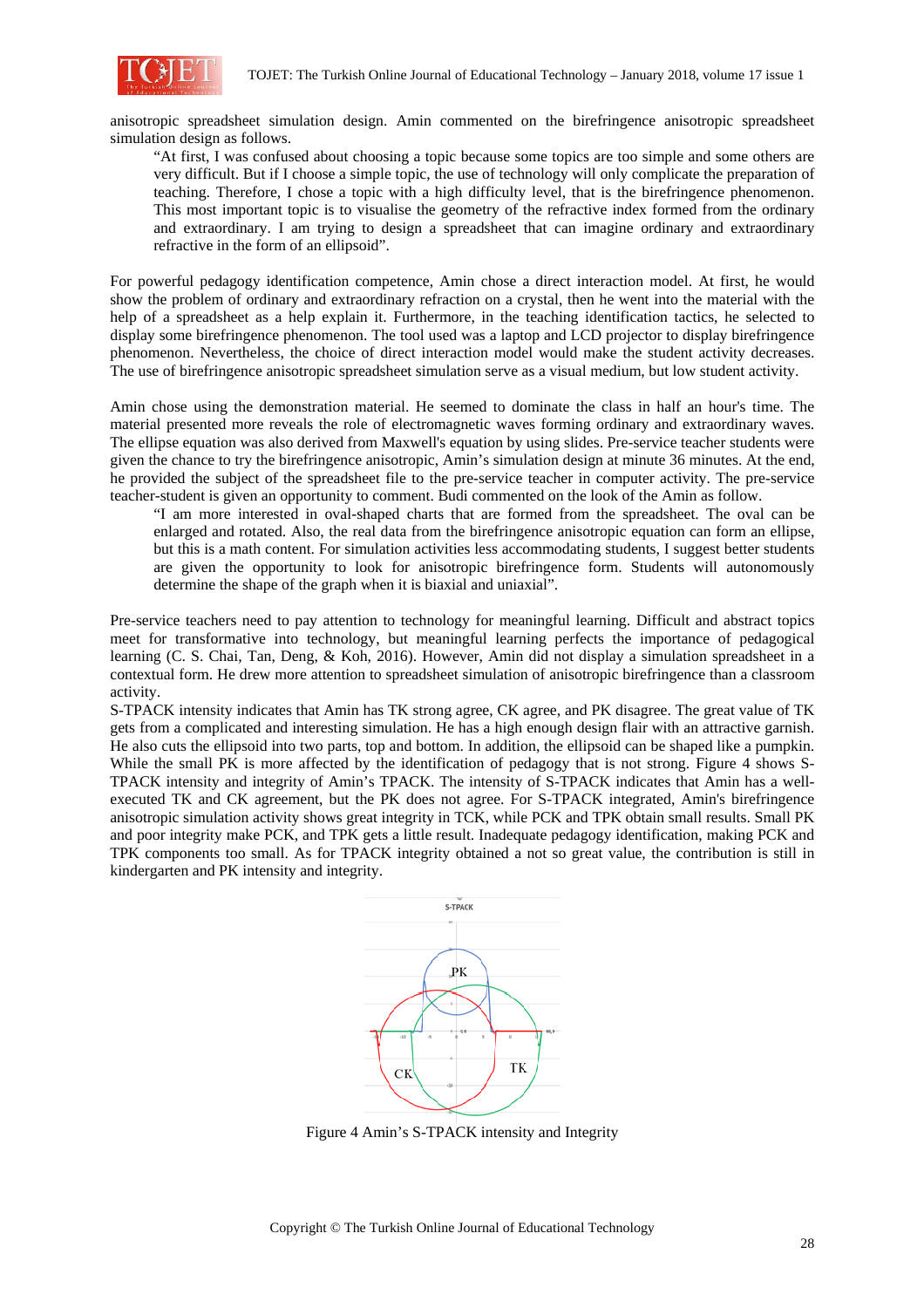

#### **Case II: Chika's Spreadsheet simulation design and Spreadsheet simulation activity**

Chika is a 23-year-old woman. He was born in the village of Lampung, a small town in Chika was a 23-year-old woman. He was born in the village of Lampung, a small town in the village of Sumatra island. Nevertheless, since childhood, he has been schooled in the city. He also often presents tasks with slides. He got a high academic achievement index, but low computer skill.

When picking up the lottery, he got the reflection topic. To find this topic in accordance with abstract and difficult requirements, it does require experience in teaching. Therefore, he combines two topics at once, reflection and refraction to describe the absorption. The use of technology on this topic requires a simple design, but many modifications of basic spreadsheet design techniques. Chica argued

"I combine Snellius equations, graphs, and power pivots on the dashboard menu. This technique is easy, it just requires manipulating the angle of Snellius's law. Next, I make the equation at the angle of bias and the angle comes with the variable angle comes."

To show the reflection and refraction of light simulation design to powerful, Chika requires pedagogy techniques and tactics. Figure 5 shows Chika's spreadsheet simulation by selecting reflection material, refraction, and absorption. He has determined that the simulation is suitable for cooperative model learning. The reason, he can divide the students into groups of refraction, reflection, and absorption. Each group shares their experiences according to their expertise. He still needs LCD projector and laptop in each group.



Figure 5 Chika's reflection and refraction of light spreadsheet simulation

Learning activities are dominated by discussions. Preliminary activities (first 15 minutes) led to direct instruction and group discussions. Students of pre-service teachers try spreadsheet of reflecting and refracting on the simulation of light. Finally, the pre-service teacher commented on Chika's simulation. Budi stated about the choice of reflection and refraction of light spreadsheet simulation.

"We have already discussed how the coming angle and reflection angle produce the same number, but the incident angles and bias angles differ in water. In my opinion, this simulation is interesting, I hope to be coloured on the spreadsheet to make it more interesting. The calculations of Snellius's law need to be included as a more detailed explanation."

Results by stuffing S-TPACK intensity indicates that Chika has TK and agree CK and strong agree with PK. The value of the balance between the three caused by learning is interesting. A spreadsheet technology that can be used separately for one topic, but can be used for other topics. PK has a most interesting effect on group classes and more student engagement. So also in CK, he got a high score because the optical material was easily understood by pre-service teacher students. But TK gets a small score, this is due to the level of difficulty and appearance that is less interesting.

For S-TPACK integrity, Chika's reflection and refraction of light simulation activity demonstrate great integrity in TCK, PCK, and TPK. Figure 6 shows the large TPACK integration on PCK, while TCK and TPK get the same value. Nonetheless, simulation of Chika may indicate that the most important element of the pre-service teacher is PK and CK, while TK supporting role.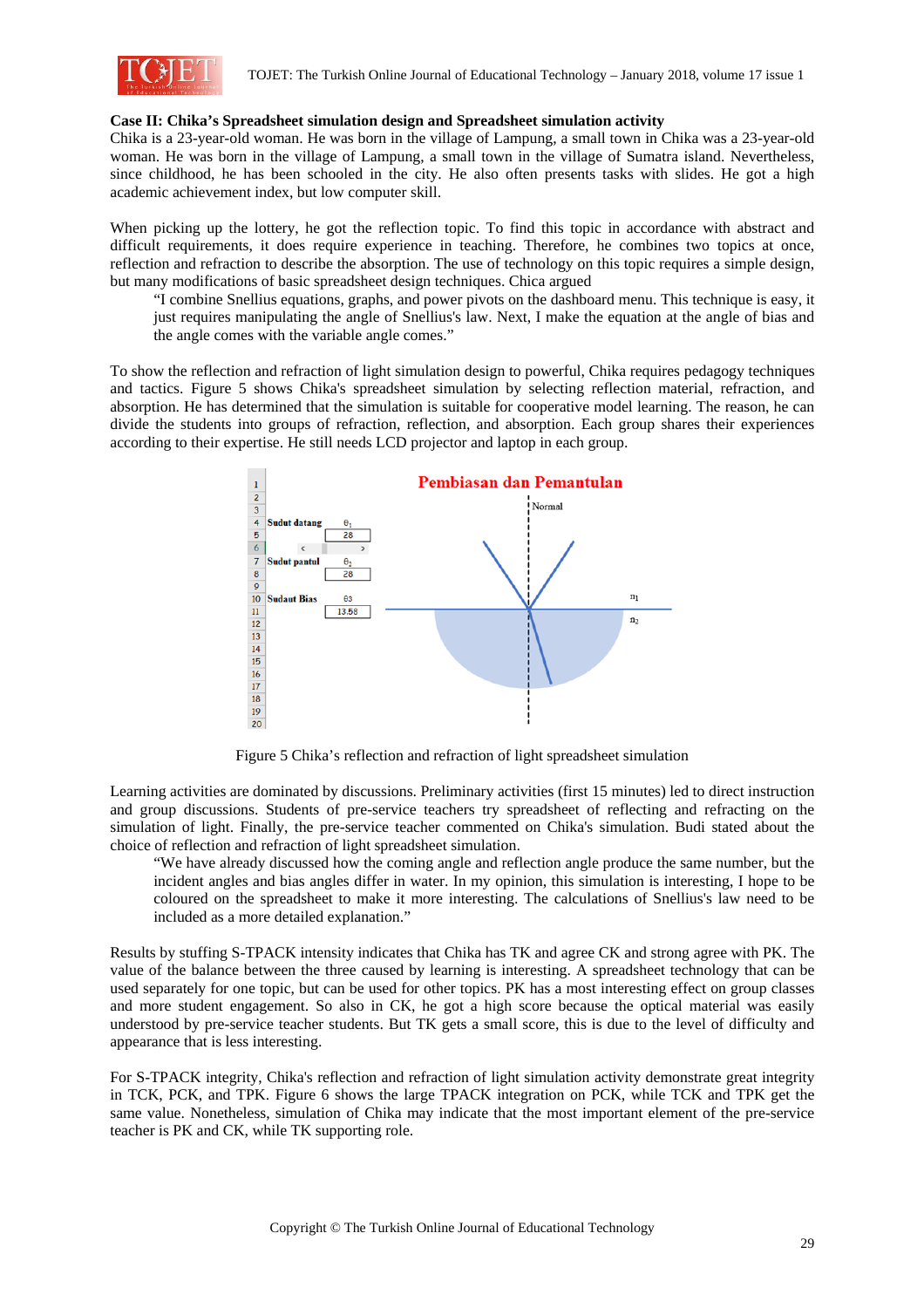



Figure 6 Amin's S-TPACK intensity and Integrity

# **Case III: Budis' spreadsheet simulation design and Spreadsheet simulation activity**

Budi is a 25-year-old male. He was born in Lombok, close to the island of Bali. He is the son of a lecturer in Java. His communication skills with good lecture language. In addition, he also attended the physics Olympics in Lombok. When presenting lessons often use their own words with contextual topics. At the time of taking the lottery, he acquired the topic of polarisation. This topic is real but the symptoms that arise. To be able to design a spreadsheet on this topic it is necessary to understand the polarisation equations and Polaroid data as an example. At the time of polarised light, interference will arise. Therefore, Budi chose the interference between two waves, the waves in optical linear and nonlinear wave in the first order. Budi claimed

"Once I get the polarisation material, I am reminded of the interaction between light and Polaroid, where the light will be polarised with superposition. I am looking for ideas to design topic polarisation into the spreadsheet simulation. The result is superposition two waves, e.g. linear range and nonlinear wave simulation. Actually, the principle is the same as the damped and muffled vibration."

Budi designs a spreadsheet with a problem-based learning (PBL), he believed that by selecting it students could manipulate based on the given problem. The result of the identification, he proposed tips for interested students, one sheet of the spreadsheet was used to write problem formulas, problem-solving plans, problem testing, and answer questions. In problem testing, students can use screenshots inserted on the first sheet to draw the superposition of the two waves. The second sheet used interactive spreadsheet simulation.



Figure 7 Budi's polarisation spreadsheet simulation design

 Spreadsheet simulation activity was used for core activities, whereas in early learning activities, he invited prepreservice teacher students to observe the light beam passed on a polarisation through a YouTube video. He divided the discussion group to solve the problems that had been prepared beforehand. Pre-service teacher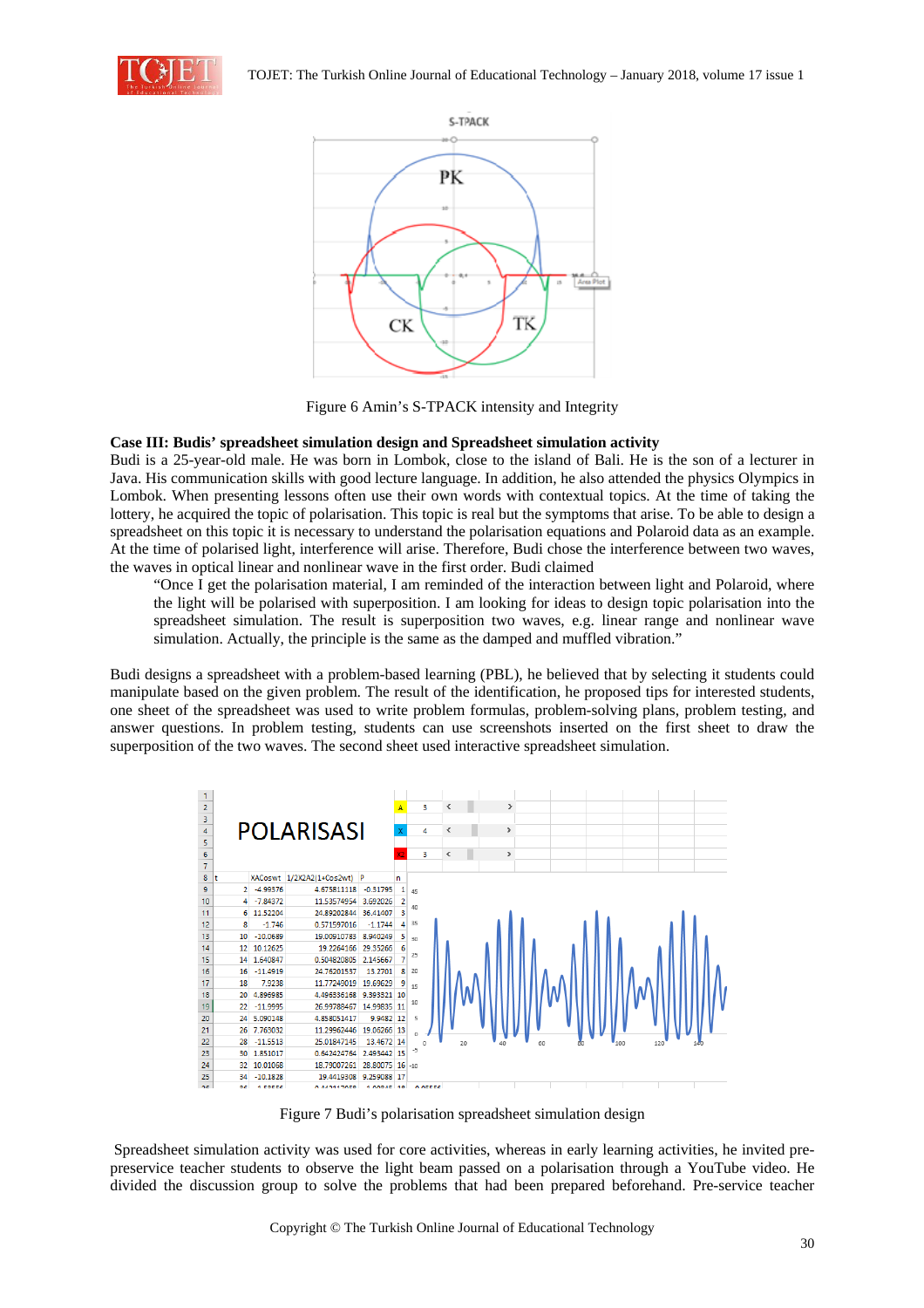

student tried to manipulate Budi's polarisation simulation design. Figure 7. shows one of Budi's polarisation simulation design. At the end of the lesson, the pre-service teacher-student gave a comment about Budi's simulation. Chika responded to Budi.

"You modelled the problem-solving activity very well, but we have not got the polarisation material that is not deep yet. We just manipulate the simulation spreadsheet equation. We advise to add depth of material and also technological sophistication."

For S-TPACK, pre-service teacher-student intensity assessed the performance of Budi with disagree TK and disagree CK, and strong agree on PK. The value of problem-solving presentations was the best, polarisation topics and spreadsheet technologies that can be used separately for one topic but can be used for other topics. PK has a more interesting effect on group classes and more student engagement. Likewise, in CK, he got a high score because it represents material that can hit students. But TK got a small score even though still in the agree on status, this is due to the level of difficulty and appearance that was less interesting.

Budi's design shown great integrity on TCK but is small for PCK and TPK as Figure 8. The simulation activity was interesting, although the content knowledge was not deep to explore all polarization topic. He had confidence in pedagogical knowledge. He was able to organize classes for active, motivating, and steering thinking. However, he used technology as a support activity in the problem-solving test.



Figure 8 Budi's S-TPACK intensity and Integrity

#### **DISCUSSION**

#### **Judgment of pre-service teacher design the simulation**

This study served to describe the complexity of pre-service physics teachers in designing optical simulation with a spreadsheet. In choosing the optical material stage of design, they must define the target, the scope of content, and select the tools (Chou & Tsai, 2002; Strijbos, Martens, & Jochems, 2004). Although they have chosen the topic in a random way, they still required basic knowledge (PK, CK and TK) as a requirement for the instructional designer. PK helps pre-service teachers to choose strategies such as direct interaction, collaborative learning, and problem-based learning, CK organizes the structure of lesson content, and TK allows them to design in accordance with the structure of lesson content. This basic knowledge indicates the pre-service teacher's readiness in technology integration (Baran & Uygun, 2016; Copriady, 2014; Howard, Chan, & Caputi, 2015). The difference of pre-service teachers background will make intensity difference of S-TPACK, especially in basic knowledge. Previous research has shown that there is a relationship between TPACK with the teacher background (Lee & Tsai, 2010; M. L. Niess, 2005; Stoilescu, 2015). Amin has a high school background that uses technology more than Chika and Budi. The results show that Amin has the highest technological knowledge. Nevertheless, he earned the least value for pedagogical knowledge. Previous research has shown that pre-service teachers need practice guided theory, readiness to design, technology expertise, and continue learning of TPACK (Baran & Uygun, 2016). For optimization, the design participants must pay attention to the contradictions and tensions of each factor of the basic knowledge (Koehler & Mishra, 2005). The basic knowledge is as a knowledge capital to integrate into TPACK as well as the identified impacts (Celik, Sahin, & Akturk, 2014; C. S. . Chai, Ling Koh, Tsai, & Lee Wee Tan, 2011).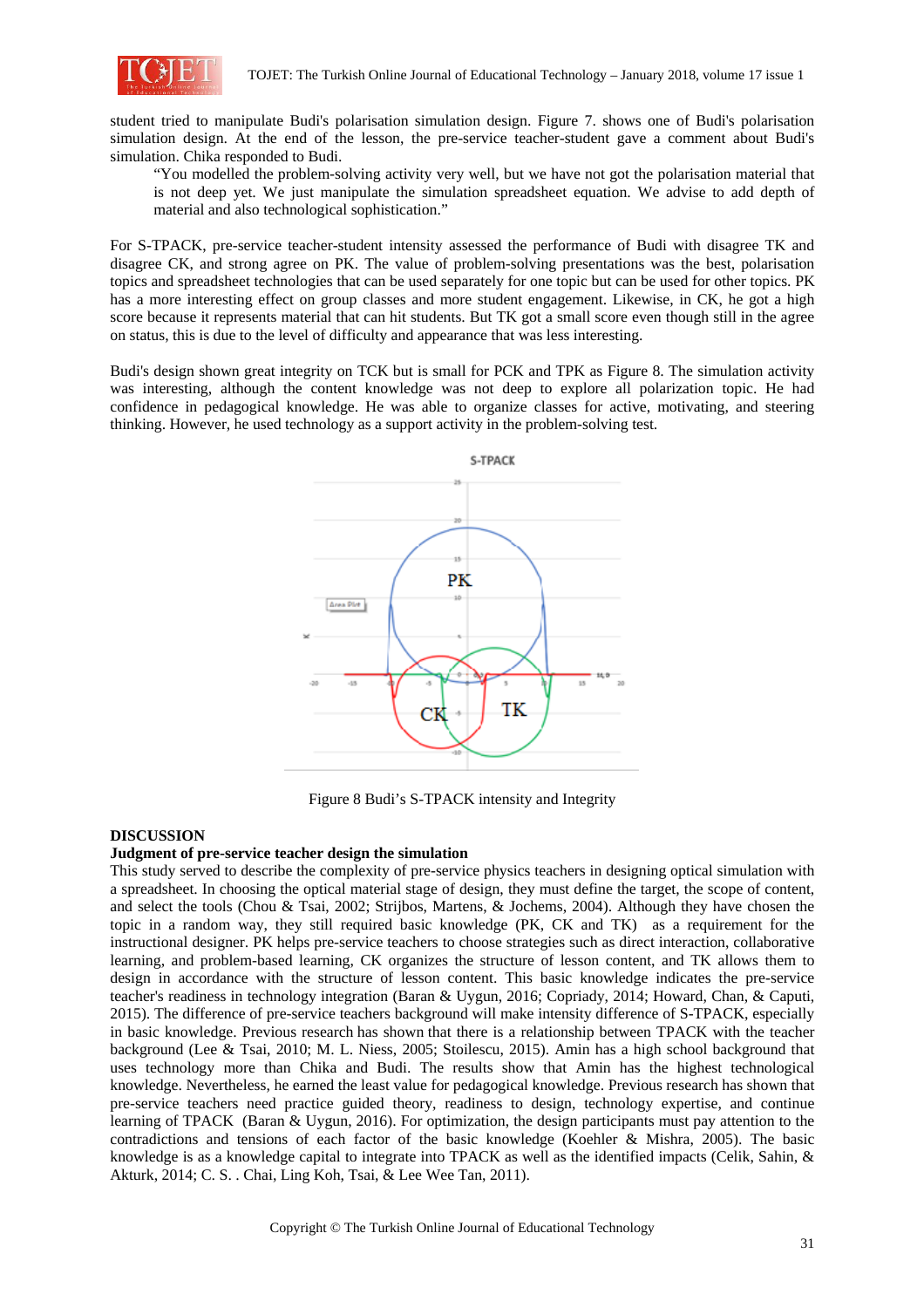

Transformative competence is a process of transforming topics into technology through powerful pedagogy (Angeli & Valanides, 2005). The pre-service teacher must conduct each step of transformative competence (Angeli & Valanides, 2013). It is not easy for a pre-service teacher to determine each of Angeli & Valanides five steps. Amin got the low competence of pedagogy identification, it influenced on the competence of tactic teaching identification. However, he got a high ability in the topic transformation into spreadsheet design. The case studies of three pre-service teachers shown the level of the integrated transformation of TPACK. Niess (2011) has demonstrated levels in developing TPACK with five level, (1) recognizing, (2) accepting, (3) adopting, (4) exploring and (5) advancing. However, the pre-service physics teacher reached the level of advancing when they design spreadsheet simulation. However, all of them reached the spreadsheet adaptation level in the design with the optical topic. In fact, two of the three pre-service teachers have achieved exploring because they consistently exploited the spreadsheet and one achieved advancing because he has decided to integrate the spreadsheet as the next development topic (Margaret L Niess, 2013).

The finding of this study that pre-service teacher can develop TPACK competence when pre-service teacher necessary pay attention basic knowledge, transformative process, and affective value of pre-service teacher. Brinkerhoff (2005) argue that the five main categories prevent integration technology; resources, administration support, experience, and attitudinal factor. However, Amin, Chika, and Budi have made decisions, doing problem-solving, and generate confidence. Dominantly, they have done the problem-solving process, because the experience is often associated with problem-solving (Docktor et al., 2016; Teodorescu, Bennhold, Feldman, & Medsker, 2013). Hill (1998) argued that the design process is seen as creative, dynamic and iterative processes. Problem-solving is needed to be shaped by existing sources and tools and adapts to situations specifically and changes (McCormick, Murphy, & Hennessy, 1994). In the TPACK design, the pre-service teacher has performed self-regulated learning. In a similar view, Voogt et al. (2016) presents that there is a TPACK relationship with self-regulated learning. Self-efficacy is often referred to as attitude factor in the integration of technology (Brinkerhoff, 2005; Cullen & Greene, 2011; López-Vargas et al., 2017). In evidence, besides self-efficacy, experience, and attitude toward technology also direct influence TPACK integration (Yerdelen-Damar, Boz, & Aydın-Günbatar, 2017b).

## **TPACK assessment spreadsheet simulation activity**

Implementation of the spreadsheet design had led to assess optical simulation action because pre-service physics teacher needs TPACK comprehension competence to influence teaching simulation (Srisawasdi, 2012). Assessment of TPACK-in-action used questionnaire S-TPACK. This is not for self-assessment, but the preservice teacher is detected through peer assessement which is done to assess the pre-service performance of teacher in action. Willermark (2017) revealed that there is a gap between self-reporting and performance in action where explored performance is more flow oprasional TPACK. Furthermore, Stoilescu (2015) intuitively used an adapted graph to depict teacher TPACK framework. However, he did not mention how to draw the graph. S-TPACK can be an alternative in describing the TPACK framework of teacher performance in the classroom. The result of the student assessment can show how much the main component of PK, CK, and PK, while the third intersection can be seen from S-TPACK integrity which shows PCK, TCK, and TPK. In addition, S-TPACK intensity and integrity are also very useful in analyzing the competence of pre-service after learning. Limitations of S-TPACK can not be numerically determined TPACK integrity. The area of PCK, TPK, TCK, and TPACK is not calculated. However, the extent of the intersection of PK, CK, and TK can be estimated from the spreadsheet graph.

Case study of the pre-service teachers design the simulation can be seen from three types, (1) Strong topic transformation into spreadsheet but weak against pedagogy, causing values PK, PK, and PK are small, (2) Optical topic transformation of balanced pedagogy and spreadsheet leads to powerful instruction, and (3) Topics identification do not represent essential material, while the correct selection of pedagogical learning causes small TPK and PACK. A powerful learning is achieved at the maximum when there is a balance between TK, PK, and CK. An interesting case is that although TK is a small value, learning remains good. Thus, the main competence of a teacher is optical material knowledge and active meaningful learning. Meanwhile, TK is a booster to PK and CK.

# **CONCLUSIONS**

This case study has three implications in design and spreadsheet simulation. The first, the study recommends using spreadsheets for easy, cheap and flexible purposes in designing physics topics. Three pre-service teachers have proven that they have designed different optical topics with different forms and interactive. Second, design activities require knowledge, skills, and attitudes. (1) Basic knowledge is required as the main capital in the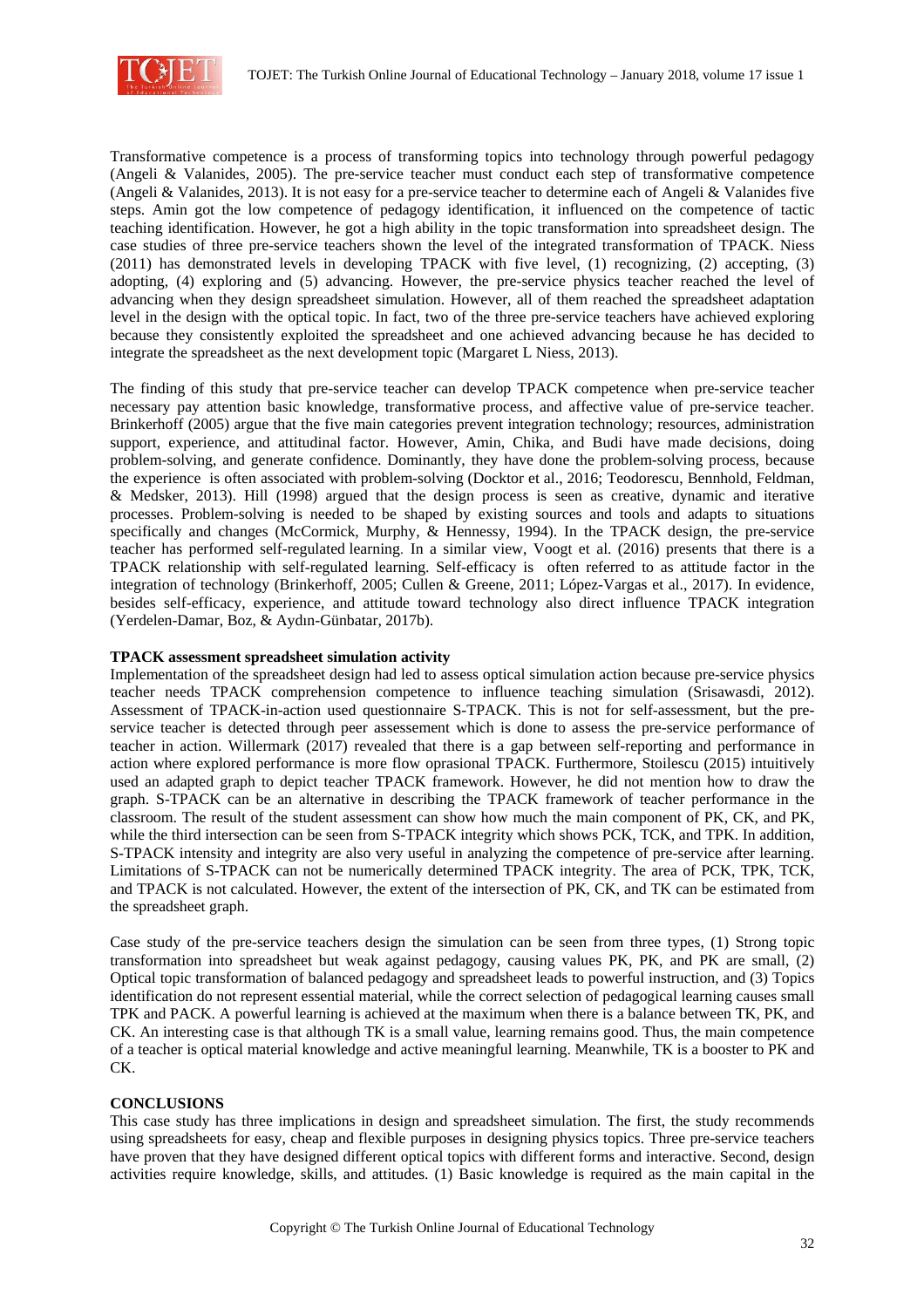

design, that is knowledge of appropriate physics topic, technological expertise, and pedagogical knowledge. (2) Creativity design helps in integrating technological skills into the knowledge of physics topics and pedagogical knowledge at once. Design creativity requires problem-solving and decision-making skills in brainstorming conditions. Strong imagination also helps to get a unique design. (3) Self-efficacy, self-believe, or confidence is required to assure the ability to achieve an optimal design. Finally, simulation activities can be evaluated using S-TPACK and peer comments. S-TPACK helps pre-service and instructor to know the intensity of PK, CK, and TK from the diagram. In addition, S-TPACK can show PCK, TCK, and PTK based on PK, CK, and TK diagram intersections.

The limitation of this study, the authors can not record the specifics of the activities during the pre-service teacher independent design. Activity recording is useful for knowing personal self-regulated learning during the project design. Cuthbert (1995) proposed a model of project planning and self-regulated learning to detailed the effectiveness of self-management. Self-regulated learning strategy of a pre-service teacher can be seen from action or process directly either information or skill involving agent, goals, and perception of the pre-service teacher (Zimmerman, 1989). Pre-service teachers develop self-regulated learning during activity design problems (Cuthbert, 1995). In addition, S-TPACK integration can not quantitatively determine the integration between PK, CK, and TK. The S-TPACK results can only show descriptively the extent of the PK, CK, and TK cross section intersection plots.

For future research, the authors propose to develop self-regulated learning rubric during project design and S-TPACK with quantitative values on the intersection of PK, CK, and TK in the graph. Pre-service teachers use resources to reflect on design projects and instructors can guide based on their efforts in design. Moreover, S-TPACK developed a web-based spreadsheet with higher precision accuracy.

# **REFERENCES**

- Angeli, C. (2005). Transforming a teacher education method course through technology: Effects on preservice teachers' technology competency. *Computers and Education*, *45*(4), 383–398. http://doi.org/10.1016/j.compedu.2004.06.002
- Angeli, C., & Valanides, N. (2005). Preservice elementary teachers as information and communication technology designers: An instructional systems design model based on an expanded view of. *Journal of Computer Assisted Learning*, 292–302. Retrieved from http://onlinelibrary.wiley.com/doi/10.1111/j.1365- 2729.2005.00135.x/full
- Angeli, C., & Valanides, N. (2013). Technology mapping: An approach for developing technological pedagogical content knowledge. *Journal of Educational Computing Research*, *48*(2), 199–221. http://doi.org/10.2190/EC.48.2.e
- Baker, K. R. (2011). Solving sequencing problems in spreadsheets. *International Journal of Planning and Scheduling*, *1*(1/2), 3. http://doi.org/10.1504/IJPS.2011.044556
- Baran, E., & Uygun, E. (2016). Putting technological, pedagogical, and content knowledge (TPACK) in action: An integrated TPACK-design-based learning (DBL) approach. *Australasian Journal of Educational Technology*, *32*(2), 47–64. http://doi.org/10.14742/ajet.2551
- Brinkerhoff, J. (2005). Effects of a Long-Duration, Professional Development Academy on Technology Skills, Computer Self-Efficacy, and Technology Integration Beliefs and Practices. *Journal of Research on Technology in Education*, *39*(1), 22–43. http://doi.org/10.1080/15391523.2006.10782471
- Celik, I., Sahin, I., & Akturk, A. O. (2014). Analysis of the Relations Among the Components of Technological Pedagogical and Content Knowledge ( Tpack ): a Structural Equation Model \*. *Journal Educational Computing Research*, *51*(131110001), 1–22. http://doi.org/doi: http://dx.doi.org/10.2190/EC.51.1.a
- Chai, C. S. ., Ling Koh, J. H. ., Tsai, C.-C. ., & Lee Wee Tan, L. . (2011). Modeling primary school pre-service teachers' Technological Pedagogical Content Knowledge (TPACK) for meaningful learning with information and communication technology (ICT). *Computers and Education*, *57*(1), 1184–1193. http://doi.org/10.1016/j.compedu.2011.01.007
- Chai, C. S., Tan, L., Deng, F., & Koh, J. H. L. (2016). Examining pre-service teachers' design capacities for web-based 21st century new culture of learning. *Australasian Journal of Educational Technology*, *33*(November 2016), 1–20. http://doi.org/10.14742/ajet.3013
- Chou, C., & Tsai, C.-C. (2002). Developing web-based curricula: Issues and challenges. *Journal of Curriculum Studies*, *34*(6), 623–636. http://doi.org/10.1080/00220270210141909
- Copriady, J. (2014). Self Motivation as a mediator for teachers' readiness in applying ICT in teaching and learning. *Turkish Online Journal of Educational Technology*, *13*(4), 115–123. http://doi.org/10.1016/j.sbspro.2015.01.529
- Creswell, J. W. (2012). *Educational Research Planning, Conducting and Evaluating Quantitative and Qualitative Research*. Boston: Pearson Education, Inc.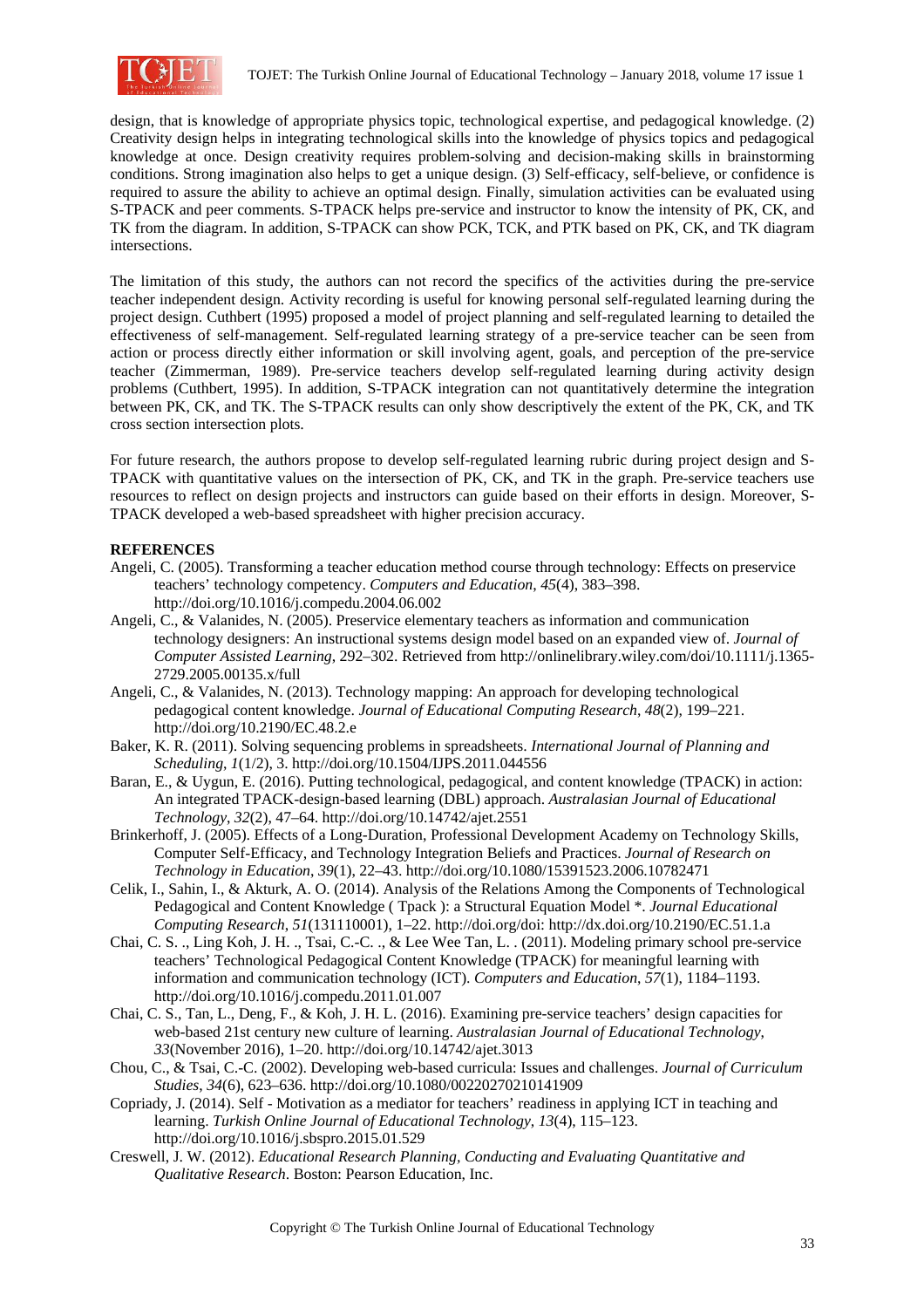

- Cullen, T. A., & Greene, B. A. (2011). Preservice Teachers' Beliefs, Attitudes, and Motivation about Technology Integration. *Journal of Educational Computing Research*, *45*(1), 29–47. http://doi.org/10.2190/EC.45.1.b
- Cuthbert, K. (1995). Project planning and the promotion of self-regulated learning: From theory to practice. *Studies in Higher Education*, *20*(3), 267–277. http://doi.org/10.1080/03075079512331381545
- Docktor, J. L., Dornfeld, J., Frodermann, E., Heller, K., Hsu, L., Jackson, K. A., … Yang, J. (2016). Assessing student written problem solutions: A problem-solving rubric with application to introductory physics. *Physical Review Physics Education Research*, *12*(1), 10130. http://doi.org/10.1103/PhysRevPhysEducRes.12.010130
- Etkina, E., Planinši, G., Vollmer, M., Etkina, E., & Vollmer, M. (2013). A simple optics experiment to engage students in scientific inquiry Advertisement: A simple optics experiment to engage students in scientific inquiry. *American Journal of Physics*, *81*(11), 815–822. http://doi.org/10.1119/1.4822176
- Frank L.H. Wolfs. (2015). A low cost mirror mount control system for optics setup. *American Journal of Physics*, *83*(2), 186–190. http://doi.org/http://dx.doi.org/10.1119/1.4895343
- Gao, P., & Mager, G. M. (2013). Constructing embodied understanding of Technological Pedagogical Content Knowledge: preservice teachers' learning to teach with information technology. *International Journal of Social Media and Interactive Learning Environments*, *1*(1), 74. http://doi.org/10.1504/IJSMILE.2013.051654
- Graham, C. R. (2011). Theoretical considerations for understanding technological pedagogical content knowledge (TPACK). *Computers & Education*, *57*(3), 1953–1960. http://doi.org/10.1016/j.compedu.2011.04.010
- Hill, A. M. (1998). Problem Solving in Real-Life Contexts: An Alternative for Design in Technology Education. *International Journal of Technology and Design Education*, *8*, 203–220. http://doi.org/10.1023/A:1008854926028
- Hoeling, B. M. (2012). Interactive online optics modules for the college physics course. *American Journal of Physics*. http://doi.org/10.1119/1.3677652
- Howard, S. K., Chan, A., & Caputi, P. (2015). More than beliefs: Subject areas and teachers' integration of laptops in secondary teaching. *British Journal of Educational Technology*, *46*(2), 360–369. http://doi.org/10.1111/bjet.12139
- Jang, S. J., & Chang, Y. (2016). Exploring the technological pedagogical and content knowledge (TPACK) of Taiwanese university physics instructors. *Australasian Journal of Educational Technology*, *32*(1), 107– 122. http://doi.org/https://doi.org/10.14742/ajet.2289
- Koehler, M. J., & Mishra, P. (2005). Teachers learning technology by design. *Journal of Computing in Teacher Education*, *21*(3), 94–102. http://doi.org/10.1.1.130.7937
- Koehler, M. J., Mishra, P., Kereluik, K., Shin, T. S., & Graham, C. R. (2014). The Technological Pedagogical Content Knowledge Framework. In *Handbook of Research on Educational Communications and Technology* (pp. 101–111). New York 2014: Springer Science Business Media. http://doi.org/10.1007/978-1-4614-3185-5
- Koehler, M. J., Mishra, P., & Yahya, K. (2007). Tracing the development of teacher knowledge in a design seminar: Integrating content, pedagogy and technology. *Computers and Education*, *49*(3), 740–762. http://doi.org/10.1016/j.compedu.2005.11.012
- Lee, M.-H., & Tsai, C.-C. (2010). Exploring teachers' perceived self efficacy and technological pedagogical content knowledge with respect to educational use of the World wide Web. *Instructional Science*, *38*(1), 1–21. http://doi.org/10.1007/s11251-008-9075-4
- Levinz, A. O., & Klieger, A. (2012). How do we know they can do it? Developing TPACK in a pre-service course. *International Journal of Learning Technology*, *7*(4), 400. http://doi.org/10.1504/IJLT.2012.052213
- López-Vargas, O., Duarte-Suárez, L., & Ibáñez-Ibáñez, J. (2017). Teacher's computer self-efficacy and its relationship with cognitive style and TPACK. *Improving Schools*, 136548021770426. http://doi.org/10.1177/1365480217704263
- Matlin, M. D., & McGee, D. J. (1997). Photorefractive nonlinear optics in the undergraduate physics laboratory. *American Journal of Physics*, *65*(7), 622–634. http://doi.org/10.1119/1.18619
- McCormick, R., Murphy, P., & Hennessy, S. (1994). Problem-solving processes in technology education: A pilot study. *International Journal of Technology and Design Education*, *4*(1), 5–34. http://doi.org/10.1007/BF01197581
- Michael Neubrand, Nanette Seago, T. W. (2009). The Balance of Teacher Knowledge: Mathematics and Pedagogy. In R. Even & D. L. Ball (Eds.), *The Professional Education and Development of Teachers of Mathematics: The 15th ICMI Study* (Vol. 11, p. 277). Boston, MA: Springer US. http://doi.org/10.1007/978-0-387-09601-8
- Mouza, C., Karchmer-Klein, R., Nandakumar, R., Ozden, S. Y., & Hu, L. (2014). Investigating the impact of an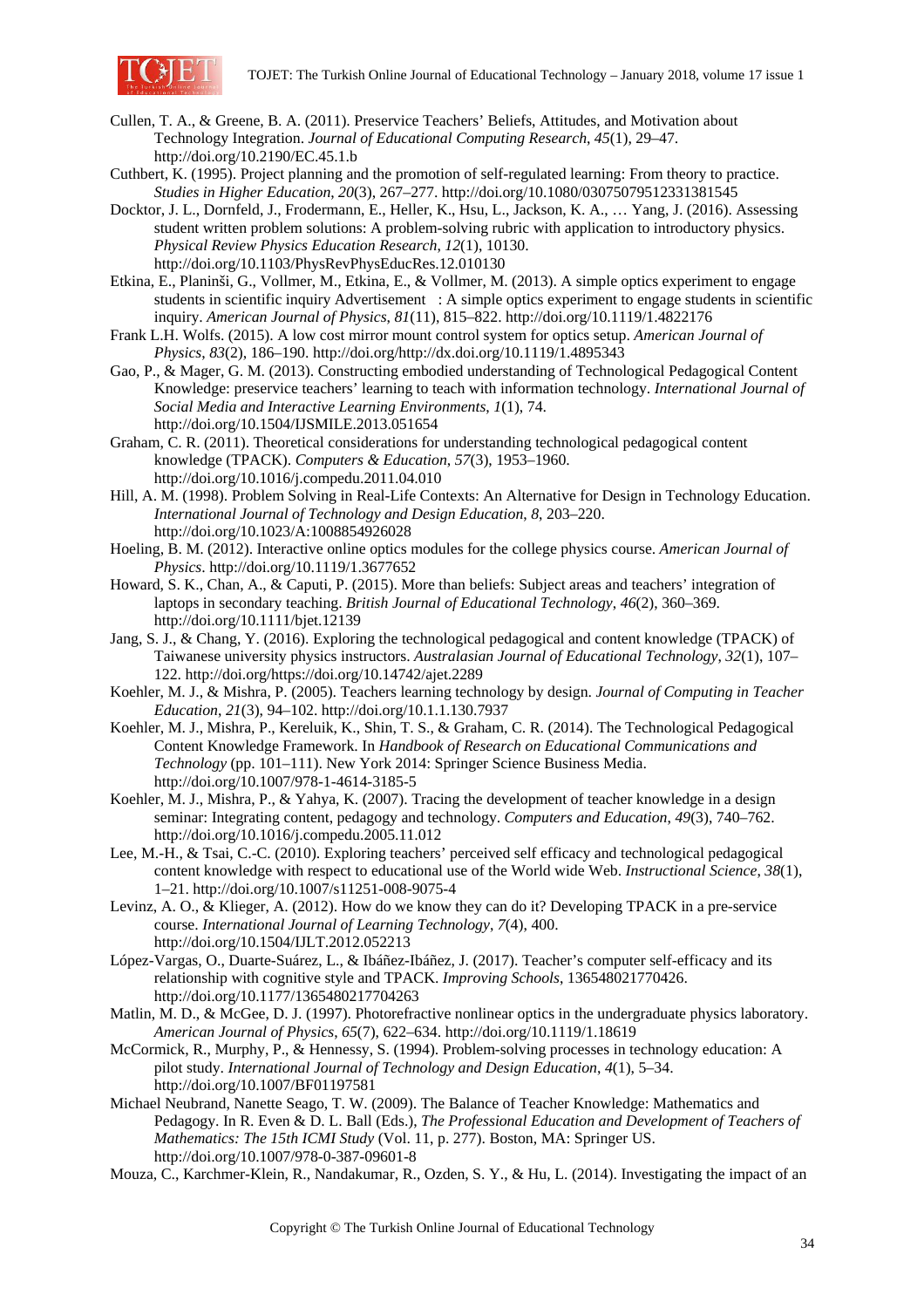

integrated approach to the development of preservice teachers' technological pedagogical content knowledge (TPACK). *Computers & Education*, *71*(Advance online publication), 206–221. http://doi.org/10.1016/j.compedu.2013.09.020

- Niess, M. L. (2005). Preparing teachers to teach science and mathematics with technology: Developing a technology pedagogical content knowledge. *Teaching and Teacher Education*, *21*(5), 509–523. http://doi.org/10.1016/j.tate.2005.03.006
- Niess, M. L. (2011). Investigating TPACK: Knowledge Growth in Teaching with Technology. *Journal of Educational Computing Research*, *44*(3), 299–317. http://doi.org/10.2190/EC.44.3.c
- Niess, M. L. (2013). Central Component Descriptors for Levels of Technological Pedagogical. *Journal Educational Computing Research*, *48*(2), 173–198. http://doi.org/10.2190/EC.48.2.d
- Niess, M. L., van Zee, E. H., & Gillow-Wiles, H. (2010). Knowledge Growth in Teaching Mathematics/Science with Spreadsheets. *Journal of Digital Learning in Teacher Education*, *27*(2), 42–52. http://doi.org/10.1080/21532974.2010.10784657
- Polak, R., Cua, A. J., Perez, D. J., Robertson, M. Q., Stuck, J. a., & Thomas, J. M. (2014). Low-cost student experiments in optics. *The Physics Teacher*, *52*(7), 442–443. http://doi.org/10.1119/1.4895370
- Schmidt, D., & Baran, E. (2009). Technological Pedagogical Content Knowledge (TPACK): The Development and Validation of an Assessment Instrument for Preservice Teachers. *Journal of Research on Technology in Education*, *42*(2), 123–149. http://doi.org/http://dx.doi.org/10.1080/15391523.2009.10782544
- Shulman, L. S. (1986). Those Who Understand: Knowledge Growth in Teaching. *American Education Research Association*, *15*(2), 4–14. http://doi.org/10.1017/CBO9781107415324.004
- Sokoloff, D. R. (2016). Active Learning Strategies for Introductory Light and Optics. *The Physics Teacher*, *54*, 18–22. http://doi.org/10.1119/1.4937966
- Srisawasdi, N. (2012). The Role of TPACK in Physics Classroom: Case Studies of Preservice Physics Teachers. *Procedia - Social and Behavioral Sciences*, *46*, 3235–3243. http://doi.org/10.1016/j.sbspro.2012.06.043
- Steinberg, R., Oberem, G., & McDermott, L. C. (1996). Development of a computer-based tutorial on the photoelectric effect. *American Journal of Physics*. http://doi.org/10.1119/1.18360
- Stoilescu, D. (2015). A Critical Examination of the Technological Pedagogical Content Knowledge Framework: Secondary School Mathematics Teachers Integrating Technology. *Journal of Educational Computing Research*, *52*(4), 514–547. http://doi.org/10.1177/0735633115572285
- Strijbos, J. W., Martens, R. L., & Jochems, W. M. G. (2004). Designing for interaction: Six steps to designing computer-supported group-based learning. *Computers and Education*, *42*(4), 403–424. http://doi.org/10.1016/j.compedu.2003.10.004
- Teodorescu, R. E., Bennhold, C., Feldman, G., & Medsker, L. (2013). New approach to analyzing physics problems: A taxonomy of introductory physics problems. *Physical Review Special Topics - Physics Education Research*, *9*(1), 1–20. http://doi.org/10.1103/PhysRevSTPER.9.010103
- Thekaekara, M. P. (1964). Physics and Optics In High Schools. *The Physics Teacher*, *2*(4), 161–164. http://doi.org/10.1119/1.2350766
- Tondeur, J., Scherer, R., Siddiq, F., & Baran, E. (2017). A comprehensive investigation of TPACK within preservice teachers ' ICT profiles : Mind the gap ! *Australasian Journal of Educational Technology*, *33*(3), 46–60.
- Voogt, J., Fisser, P., Tondeur, J., & Braak, J. van. (2016). Using Theoretical Perspectives in Developing an Understanding of TPACK. In *Handbook of Technological Pedagogical Content Knowledge (TPACK) for Educators* (Second edi, p. 33). New York: Routledge. Retrieved from https://books.google.pt/books?id=v0d-CwAAQBAJ&lpg=PA177&ots=oX7gR8R6Cm&dq=Survey of Preservice Teachers' Knowledge of Teaching and Technology &pg=PA323#v=onepage&q=%22Survey of Preservice Teachers' Knowledge of Teaching and Technology%22&f=false
- Ward, C. L. (2013). Teaching With Technology : Using TPACK To Understand Teaching Expertise in Online Higher Education. *Journal Educational Computing Research*, *48*(2), 153–172. http://doi.org/http://dx.doi.org/10.2190/EC.48.2.c
- Willermark, S. (2017). Technological Pedagogical and Content Knowledge: A Review of Empirical Studies Published From 2011 to 2016. *Journal of Educational Computing Research*, 73563311771311. http://doi.org/10.1177/0735633117713114
- Wu, B., Hu, Y., Gu, X., & Lim, C. P. (2016). Professional Development of New Higher Education Teachers with Information and Communication Technology in Shanghai: A Kirkpatrick's Evaluation Approach. *Journal of Educational Computing Research*, *54*(4), 531–562. http://doi.org/10.1177/0735633115621922
- Yerdelen-Damar, S., Boz, Y., & Aydın-Günbatar, S. (2017a). Mediated Effects of Technology Competencies and Experiences on Relations among Attitudes Towards Technology Use, Technology Ownership, and Self Efficacy about Technological Pedagogical Content Knowledge. *Journal of Science Education and Technology*, *26*(4), 394–405. http://doi.org/10.1007/s10956-017-9687-z
- Yerdelen-Damar, S., Boz, Y., & Aydın-Günbatar, S. (2017b). Mediated Effects of Technology Competencies